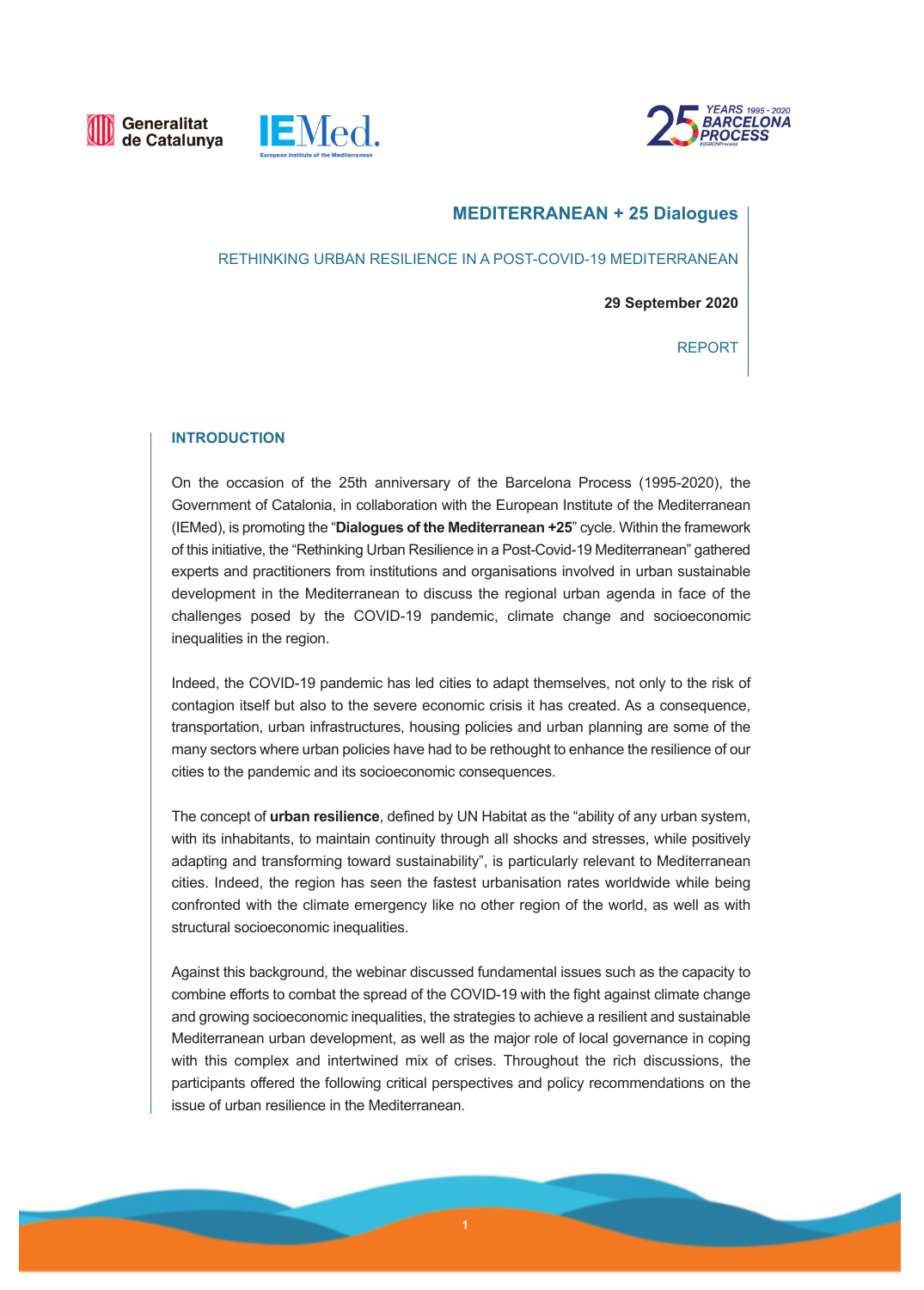#### **POLICY RECOMMENDATIONS**

- **Put the concept of resilience at the centre of urban development,** ensuring that resilience leads towards sustainability, and reinforcing the integration of risk management in city planning, the adoption of integrated approaches between resilience and sustainability and long-term vision. Mainstreaming the Agenda 2030 into urban policymaking should become a clear priority.
- **Build and implement sound economic diversification strategies in Mediterranean cities.** The Covid-19 pandemic has shown that the most specialised cities were the most vulnerable ones in case of a crisis. A possible and highly desired movement of relocalisation of supply chains to the region would constitute a not to be missed opportunity to diversify, provided that necessary measures are taken to encourage this movement and driving it towards sustainable industries.
- **Encourage and promote the development of short and circular production and distribution chains.** Strengthening short food circuits around and within Mediterranean cities (including urban agriculture), reinforcing the linkages between cities and their immediate hinterland (including thanks to sustainable transport corridors) are ways to contribute to a more balanced territorial development, enhance food security, and reduce greenhouse gas emissions.
- **Reclaim the Mediterranean and local urbanistic heritage and culture** (e.g. medinas in Arab cities) to develop innovative solutions for urban planning, accessible and sustainable housing as well as greater social cohesion
- **Rethink urban planning in favour of more compact cities.** With the adoption of "social distancing" measures, the COVID-19 pandemic has introduced arguments in favour of urban spread. However, one must not forget that compact cities are the most sustainable urban forms (more social cohesion and urban vitality, reduced emissions and energy consumption, preservation of natural resources and agricultural lands), provided that they are centred on human well-being.
- **Green the Mediterranean cities:** promote the return of nature in the cities and nature-based solutions to fight urban heat island effects and pollutions, improve citizens' well-being and quality of life, while encouraging urban agriculture and incentivizing cleaner and sustainable urban mobility.
- **Harness the potential of new information and communication technologies to develop and spread a model of "smart Mediterranean cities"**, increasing resilience and sustainability through the collection and use of data for better city planning, sustainable use of resources and enhanced risk forecast and management.

**IEMed.** 

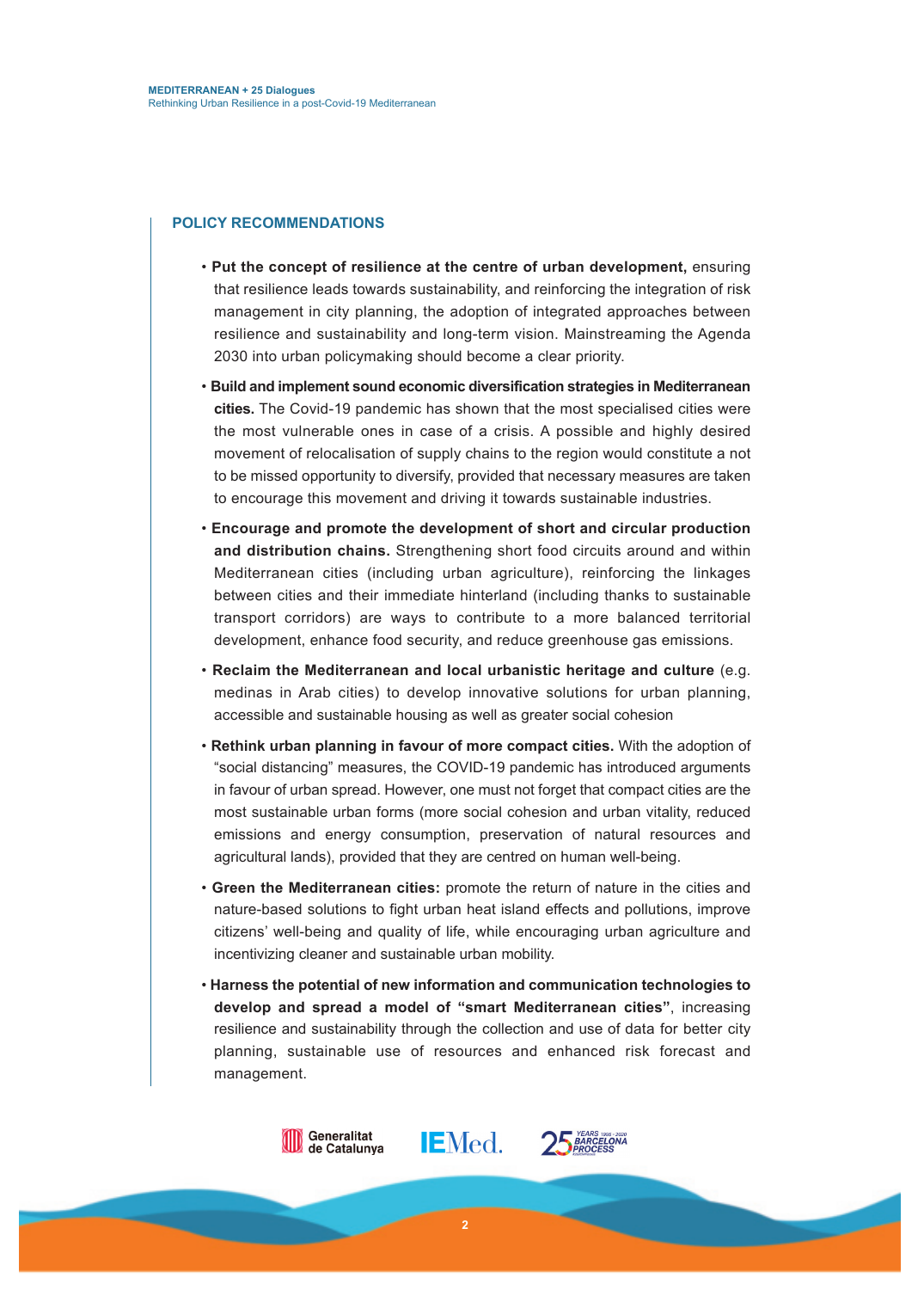- **Foster decentralisation, multi-level governance and participatory approaches as crucial engines for sustainable urban development.** Local governments are key to ensure the implementation of the Agenda 2030 but face a significant lack of resources in the Mediterranean. National reforms and international cooperation need to empower local governments, channels funds and provide capacity building to local governments, providing them with the tools to build resilient and sustainable cities.
- **Support more regional and decentralised cooperation, multiply partnerships, synergies and build alliances** between regional stakeholders to foster the exchange of knowledge and experience, identify and promote best practices, building upon the work of existing networks (MedCities, AVITEM, UCLG) and platforms (UfM).

## **RETHINKING URBAN RESILIENCE IN A POST-COVID-19 MEDITERRANEAN: CRITICAL PERSPECTIVES**

**The COVID-19 has highlighted the vulnerabilities and deficits of the Mediterranean cities.** The pandemic caused by the new coronavirus is first and foremost an urban health crisis that has put cities under scrutiny for they inability to provide a safe and secure environment. Cities have even been perceived as a source of insecurity and anxiety for various reasons. On one hand, their high density, especially in the Mediterranean, has allowed the virus to spread quickly and made virtually impossible to observe "social distancing" measures, especially in crowded public transportations, shops and poor neighbourhoods. On the other hand, their lack of green spaces and disconnection with nature affected the well-being of the inhabitants, suddenly appearing less desirable to many. This perception of the city as a source of insecurity and distress was better illustrated by the "exodus" to the countryside, on the contrary perceived as a safe haven, when lockdown measures were to be implemented.

At the same time, these measures have brought the fundamental issue of housing to the foreground, putting emphasis on the striking inequalities for the access to a decent and affordable house. They also suddenly drew the attention on the fate of thousands of homeless and migrants left in the streets of Mediterranean cities.

Finally, the pandemic added a severe economic crisis to the health emergency, striking first and foremost the least economically diversified cities and territories, such as those highly dependent on the tourism industry (e.g. Marrakech, Venice, Dubrovnik), while disrupting supply chains.



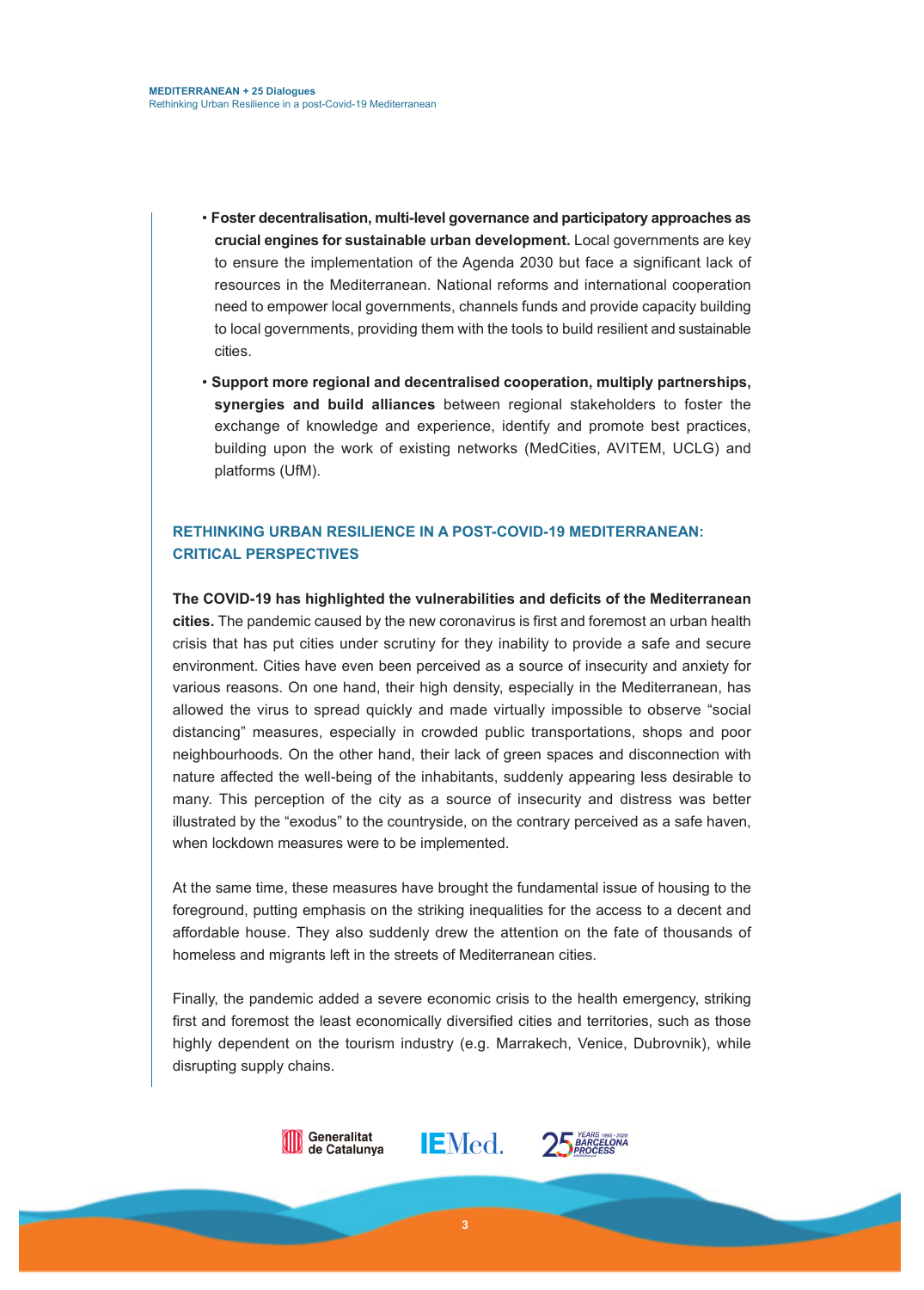Revealing the vulnerabilities and unpreparedness of urban territories, this health crisis, adding a new layer to the already existing migratory and climate crises challenging the region, has raised questions regarding the capacity of resilience of Mediterranean cities.

**Placing the concept of resilience at the centre of the post-COVID-19 Mediterranean urban agenda.** The COVID-19 pandemic has shown that urban environments in Europe and the Mediterranean must enhance their resilience in the sense that they better cope with crises and shocks: they should be able to better anticipate and prepare to risks, maintaining their continuity and facilitating a rapid recovery. Cities should do so in a way that ensure that resilience should go hand in hand with sustainability, thus enhancing their capacity to simultaneously face the health, socioeconomic, climate and environmental crises that they are currently confronted with in the Mediterranean region, without compromising the present and future well-being of its citizenry. Greater importance should be given to risks forecast and assessment in their urban policymaking processes while acknowledging three types of resilience, as suggested by the panellists: socioeconomic resilience, "food resilience" (or food security), and health and climate resilience, all with their necessary consequences on issues such as housing, employment, infrastructures, services and urban planning.

**Instruments showing the way forward for a more resilient and sustainable urban development in the Mediterranean.** Throughout the webinar, the panelists highlighted a wide set of strategic and actions plans designed before and in the wake of the COVID-19 crisis to support policy making for more resilient and sustainable Mediterranean cities. From the European Union side, building on the lessons learnt from the pandemic, the **2020 Strategic Foresight Report** was mentioned as a key instrument to make the concept of resilience the new compass of the EU policymaking. Acknowledging the linkage between resilience and sustainability, this strategic document highlights the need for a greater cooperation between cities and the EU to analyse and identify common and innovative solutions in face of future challenges.

The panellists also stressed that the **European Green Deal** (EGD) offers opportunities to pursue this path by providing a growth strategy with the ambition to make the EU's economy sustainable and carbon neutral. The EGD will give a particular recognition to Green Cities and to long term solutions to mitigate and or adapt to climate change in urban environments. It recognizes cities as essential to fully implement the EGD in all its dimensions: circular economy, nature-based solutions, in planning such as digitalisation, housing and sustainable mobility. Participants also stressed that the EGD bears a climate diplomacy dimension which emphasizes the support to the EU neighbourhood and Mediterranean countries on various environmental and energy partnership programmes.

**4**

**IEMed.** 25 BARCELONA

Generalitat

de Catalunya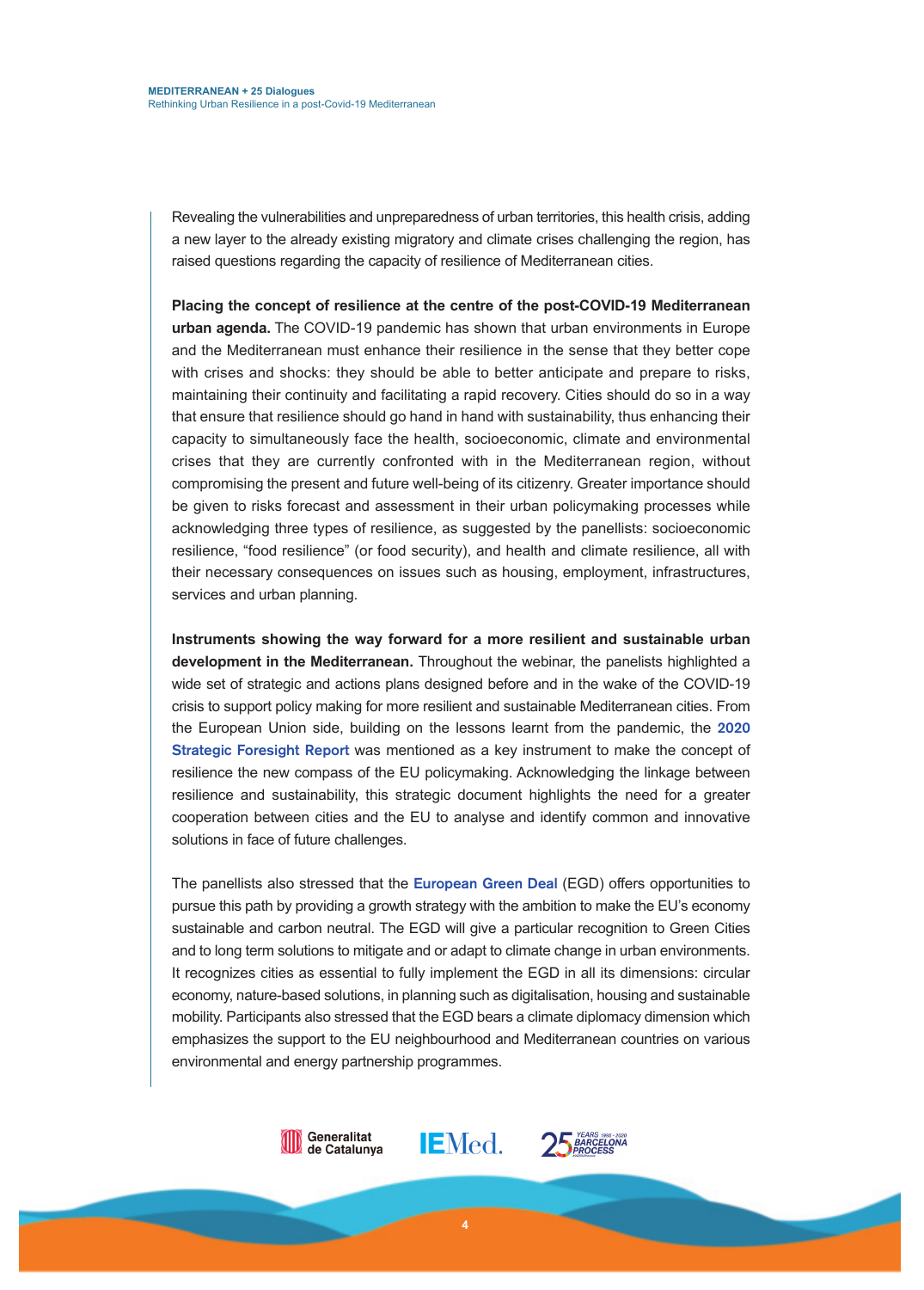From the Euro-Mediterranean perspective, the upcoming Union for the Mediterranean (UfM) Strategic Urban Development Action Plan 2040 will provide a key framework that promotes actions and policies driving Mediterranean cities towards resilience and sustainability, with a special emphasis on action and policies for affordable and sustainable housing, the promotion of multilevel governance, and integrated and place-based approaches.

**Key ideas for a more resilient and sustainable urban development in the Mediterranean.** Drawing on the lessons learnt from the COVID-19 crisis, participants shared some recommendations to consider in order to solve Mediterranean cities' vulnerabilities and deficits. Among these recommendations, strengthening, widening and deepening the cooperation between various levels of governance in the Mediterranean comes first. Because they face common challenges, it is fundamental that Mediterranean cities engage in more cooperation to exchange their knowledge and share best practices emerging from experiences on the ground. They have a role to play in awareness-raising and climate diplomacy, notably to achieve Sustainable Development Goal 11 (sustainable cities and communities), by building upon the work done by networks and organisations such as MedCities, AVITEM, the United Cities and Local Governments (UCLG) and the UfM Regional Platform on Sustainable Urban Development.

Among the solutions to be advocated by such a cooperation, the experts insisted in greening Mediterranean cities, while reclaiming their own identity and culture to find sustainable solutions to problems such as pollution, climate change, expensive housing with the help of nowadays' technology. The panellists also agreed on the need to better anchor Mediterranean cities into their local contexts, with economic activities more localised and adapted to their territories, with the aim to increase their diversification and competitiveness, and in fine their resilience. It was suggested that, rallying around shared sustainable production principles, Mediterranean territories could promote a "Made in Mediterranean" label reflecting this relocalisation to the benefit of their economies, as well as commitments for the Mediterranean environment and its people.

Another key message conveyed by the participants in the webinar was that the COVID-19 crisis is a plea in favour of local governance. Undoubtedly, countries with more decentralised systems of governance or where local governments and cities have more autonomy and resources, more technical expertise, seem to better manage the crisis. This comes in addition to the need to give local governance the importance it deserves to localise the Agenda 2030. The role of local governance should be kept in mind when designing and operationalising important strategies and programmes like the European Green Deal or the UfM Strategic Urban Development Action Plan: they really need to engage local governments and to support decentralisation.